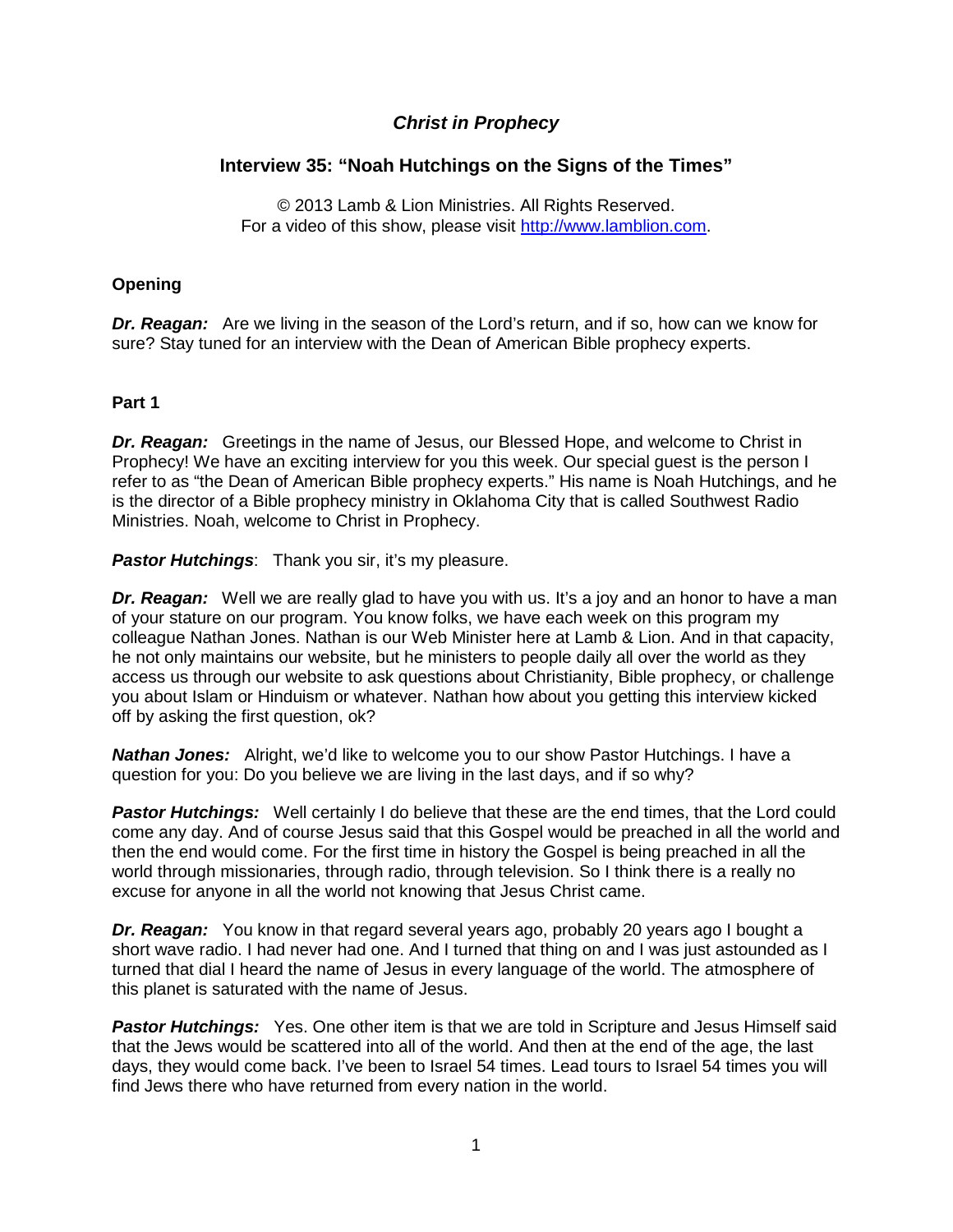*Dr. Reagan:* Well those are certainly two major signs that we are living in the season of the Lord's return. You know people are always criticizing Bible prophecy teachers because they say they're sensationalists and all they do is set dates. And then the dates come and pass and it is hurtful to Christianity. But you're not a date setter are you?

*Pastor Hutchings:* I've never set a special date, no.

**Dr. Reagan:** It's one thing to say we're in the season of the Lord's return, another to set a date, right?

**Pastor Hutchings:** Yes. I don't agree with date setting, and I think all who have are sorry they did.

### *Dr. Reagan:* Yes.

*Nathan Jones:* Yeah.

*Dr. Reagan:* Yes, they are. And it brings a lot of reproach upon the name of Christ when people do those sort of things. And you know it is amazing the Bible says that no one knows the day except the Lord Himself. And yet people always seem to think they know the day.

**Pastor Hutchings:** Yes, Jesus said that no one knows. He didn't even know, only the Father knows.

*Dr. Reagan:* Yes. So when you say that we are in the season of the Lord's return you're not setting a date you are just saying that all the signs point to the fact that we are living in the general season when the Lord will return.

*Pastor Hutchings:* That is absolutely true.

*Dr. Reagan:* Ok, now you mentioned the Jews and one other item. Could you mention say a third reason you think that we are living in the season of the Lord's return?

**Pastor Hutchings:** Well you know as you look at the book of Revelation and see what is coming upon the world in the last days, especially during the coming Tribulation period. I think the judgments mentioned there are now possible.

## *Dr. Reagan:* Yes.

*Pastor Hutchings:* We have the nations with 15,000 nuclear deliverable weapons. And so that is something that we should be concerned about. And for the first time I think the judgments of Revelation could be possible.

**Dr. Reagan:** You know that is an interesting point you're making there because that is exactly the point that Hal Lindsey made in his famous book back in 1970 about the *Late Great Planet Earth.* He basically just said, "You know we have always looked at these judgments as being supernatural, just something supernatural God is just going to do all this stuff from Heaven." But he said, "You know actually we are living in the first time in all of history where these things could occur naturally as the result of the sin of man. And we could destroy each other with these nuclear weapons and all."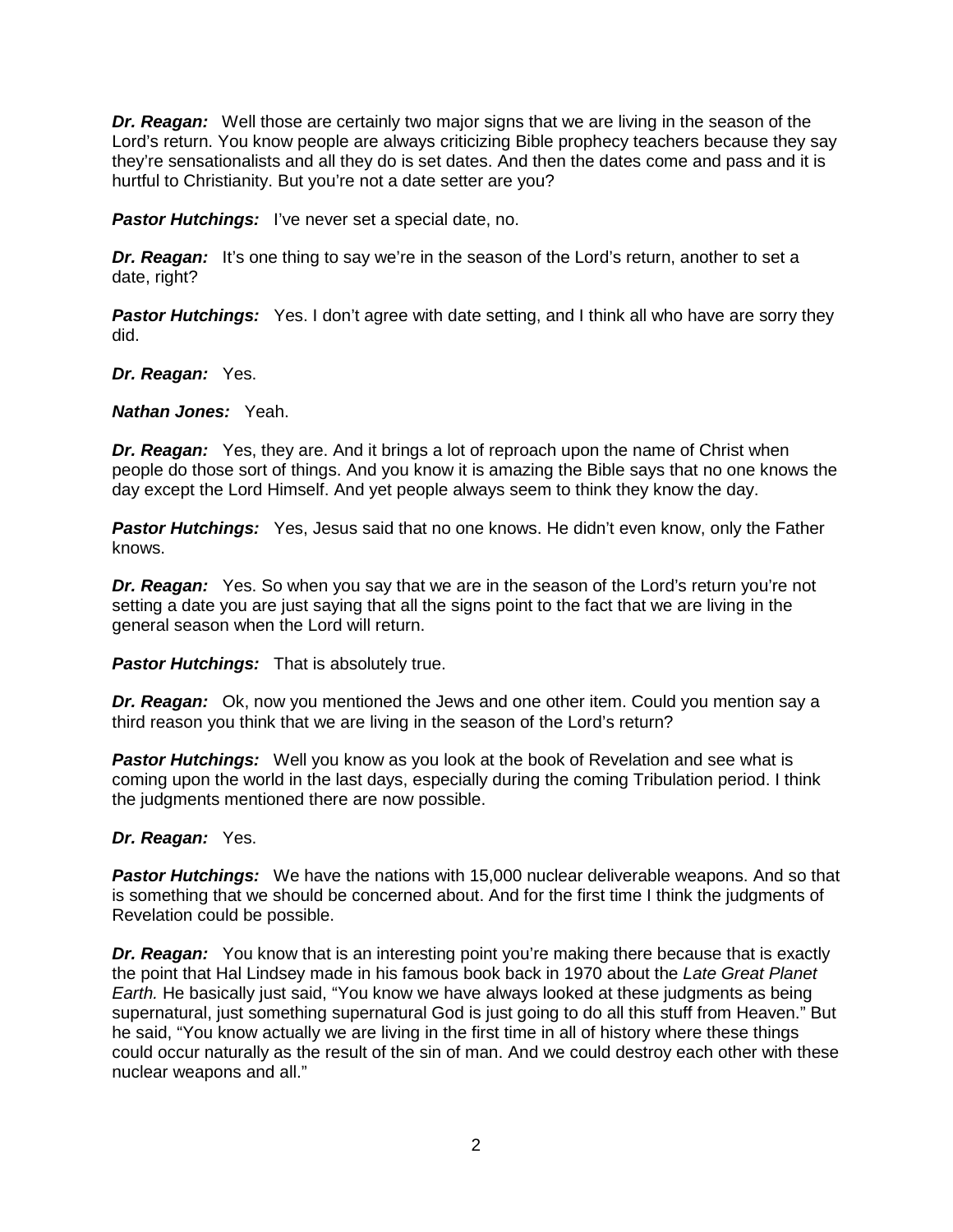**Pastor Hutchings:** And that is certainly true.

*Dr. Reagan:* Yeah, Nathan.

*Nathan Jones:* Well you were saying nuclear weapons, and you are saying when God removes the Church, removes the restrainer it seems like He has been holding back nuclear weapons for decades. And a lot of those judgments especially with people getting boils, and the sky rolling back like a scroll all sound nuclear in nature.

*Dr. Reagan:* You know Nathan, Noah has written a fantastic book. In fact when I read this book, it is right here called, *40 Irrefutable Signs of the Last Generation*. I thought man alive; I've got to get him to this program.

## *Nathan Jones:* Yes.

*Dr. Reagan:* This is an incredible book. And in a few minutes we are going to talk with him about that book, and about the signs that he mentions in there. But before we do that I want to talk about something else, I want to talk about you. I want you to tell our viewers a little bit about yourself and about your background because you are absolutely a remarkable man. So folks, in just a few minutes we will back and we will talk to Noah about his background.

### **Part 2**

*Dr. Reagan:* Welcome back to Christ in Prophecy and our interview with Noah Hutchings the Director of Southwest Radio Ministries in Oklahoma City. You know Noah I want to just pause for a moment to wish you a very happy 90<sup>th</sup> birthday!

*Pastor Hutchings:* Thank you, sir.

*Dr. Reagan:* Man alive that is fantastic, 90 years.

*Pastor Hutchings:* Well it's good to be alive at 90.

*Dr. Reagan:* Well I tell you what I know that you had quite a celebration right?

*Pastor Hutchings:* Oh yes, yes, unbelievable.

*Dr. Reagan:* Well, I just praise God that He has continued to give you the stamina and strength to proclaim the soon return of His Son.

**Nathan Jones:** Well Southwest Radio has been going now for 80 years, right? And if you just celebrated your  $90<sup>th</sup>$  birthday I can assume you didn't start it at 10 years old, right? So maybe you could give us a brief history of Southwest Radio.

*Pastor Hutchings:* No, I did not start the ministry. I came to the ministry in 1951.

*Nathan Jones:* Ok.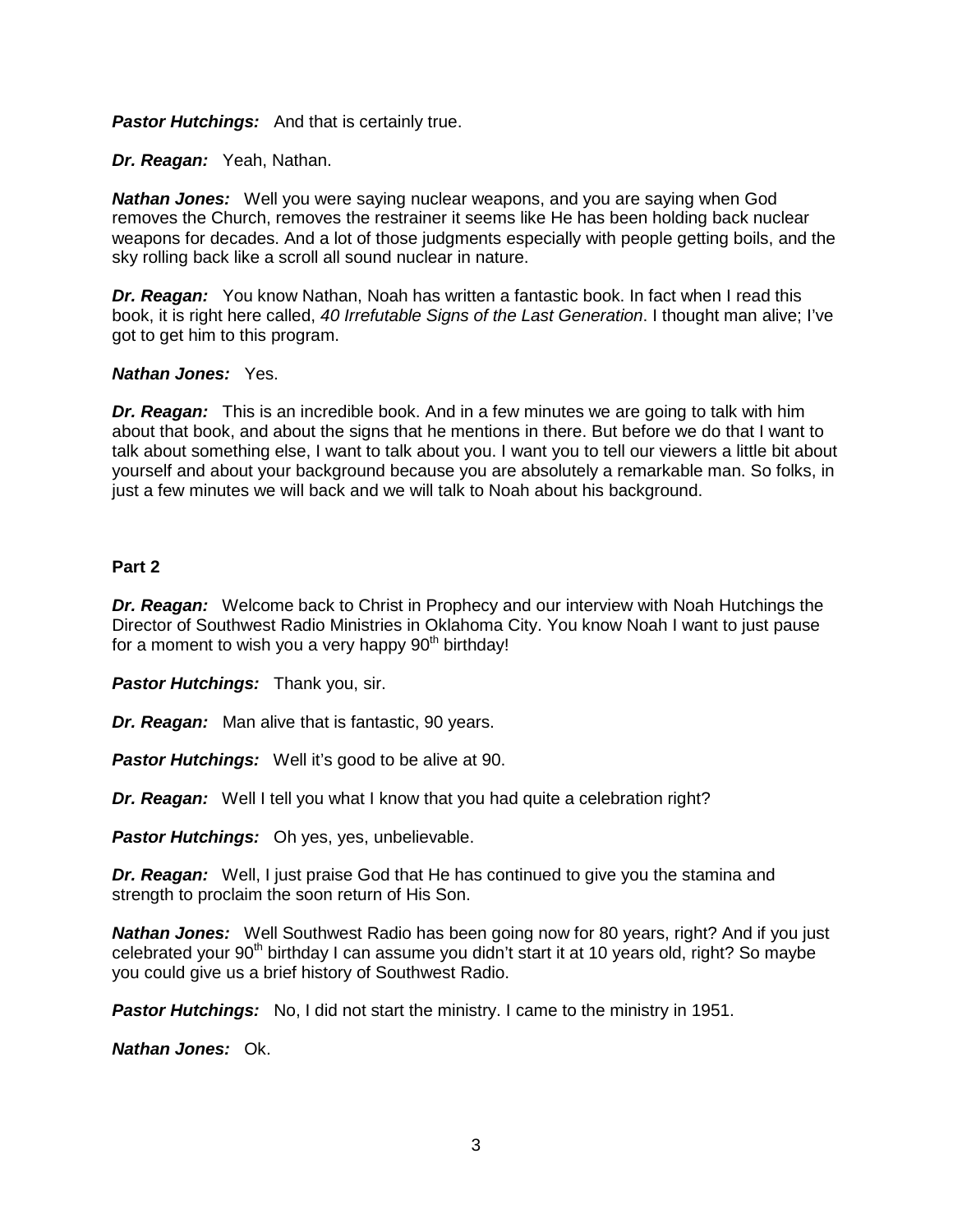*Pastor Hutchings:* The ministry was started by the late Dr. F. Webber. And he was an evangelist with the Rader team. And he came to Oklahoma City and met his wife. And so he decided to stay in Oklahoma City.

*Dr. Reagan:* And that was 1933 when he started the ministry.

**Pastor Hutchings:** 1933 and of course I was in World War II. I came out went to school and was looking for a job, and I found a part-time job at the ministry and it was simply typing. And Dr. Webber found out that I had a degree in accounting and business administration and so he was having trouble with his taxes so he asked me work on his taxes. And he didn't like the resume I handed him so he fired me. That was the first day. So as I was going down the steps he met me and said, "Son, do you like to fish?" Here he fired me and now he is asking me to go fishing. So we go out to the local Lake, Lake Hefner, caught a lot of fish, come back and he looks at me and says, "Son, I think the Lord has a plan for your life. Come back." So I went back the next morning and…

*Dr. Reagan:* You became the bookkeeper didn't you?

*Pastor Hutchings:* …I became a bookkeeper, and kept the books for Dr. F. Webber.

*Dr. Reagan:* And then over a period of time did he begin to integrate you into writing and radio programs?

*Pastor Hutchings:* Well Dr. Webber and I were good friends and went fishing and hunting and I worked in the office. And he went home to be with the Lord in 1959. And then the ministry was operated as with the Webber family, the two boys they were in charge. And Ms. Webber and then one of the boys were called home to be with the Lord in the early 60's. And I worked then with David and finally that lasted until 1988 and then David was no longer with the ministry so I became the President of the organization.

*Dr. Reagan:* What year was that?

*Pastor Hutchings:* 1988.

*Dr. Reagan:* 1988, ok. And since that time you've been all over the world?

*Pastor Hutchings:* Yes, I've been all over Russia, all over Asia, China, Mongolia, Cuba.

*Dr. Reagan:* And you are a book writing machine right?

**Pastor Hutchings:** Yes, some say, those who keep count say I have written over 100 books.

*Dr. Reagan:* Wow.

**Pastor Hutchings:** I don't know maybe. But I think it would be close.

*Dr. Reagan:* Well tell our viewers I want you to look right into that camera there and tell our viewers how they can get in touch with you and your ministry. Maybe give them your website address.

**Pastor Hutchings:** The website is swrc.com.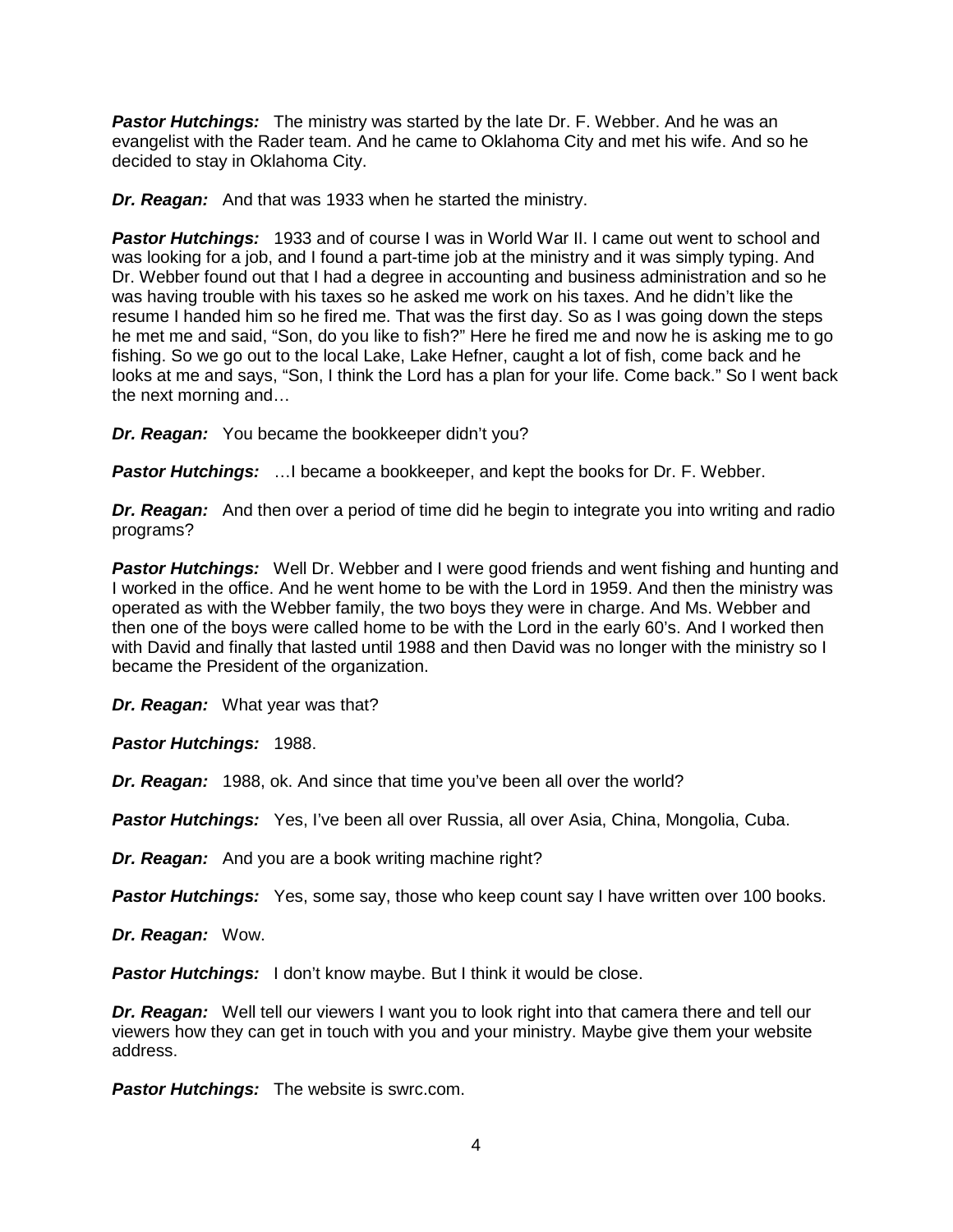*Dr. Reagan:* Swrc.com, ok. Great, and they can get on your mailing list there.

*Pastor Hutchings:* Oh, yes. Yes.

*Dr. Reagan:* Ok.

*Pastor Hutchings:* They can, all they got to do is give their name and address.

*Dr. Reagan:* And is your radio program a daily program, weekly or what?

**Pastor Hutchings:** It is a daily program, 30 minutes. We also have a one hour program on the weekends.

*Dr. Reagan:* Ok, and so they could get that schedule from your website?

*Pastor Hutchings: Certainly.* 

*Dr. Reagan:* Ok, great. Well, that fascinating story there of how you go from getting fired the first day, to becoming the bookkeeper, to becoming the Director of such an influential ministry. That is wonderful. And I understand you are working a new book right now.

*Pastor Hutchings:* Yes, I am. I think it is one that needs to be written.

*Dr. Reagan:* What's the title of it?

*Pastor Hutchings: The Christian Cleansing of America*.

*Dr. Reagan: Christian Cleaning of America* and what you mean by that really is how certain people are trying to cleanse America of Christianity.

**Pastor Hutchings:** Right, right, out of the schools, out of government. You know you can't put a Scripture in school anymore. I remember when I was going to school in 1927 you started your day with prayer and Bible reading.

**Dr. Reagan:** I was in school in the 40's and 50's and when I graduated in 1956 from High School we were praying every day. We were having devotionals every day. We were reading from the Bible every day. Yeah, a lot has changed and it has changed very fast. Incidentally, I think you told me that you wrote an article about the Christian cleansing of America. And that it had such an impact that one person called and ordered 30,000 copies of it, right?

**Pastor Hutchings:** That is right, yes surely. I wrote a newsletter on the subject and yesterday somebody from Los Angeles called and ordered 30,000.

*Dr. Reagan:* Well I think you're going to have a good market for your book.

*Pastor Hutchings:* Well, I think it is one that needs to be written and disseminated because Christians aren't understanding what's going on.

*Dr. Reagan:* Well I heard a speech recently by Jim Garlow who is a Nazarene preacher in California and he is a great church historian. And he was talking about the history of the church in the United States. And he said we started out the first 230 years of this country, I mean from the time of the Puritans as the establishment of the United States. Christianity was the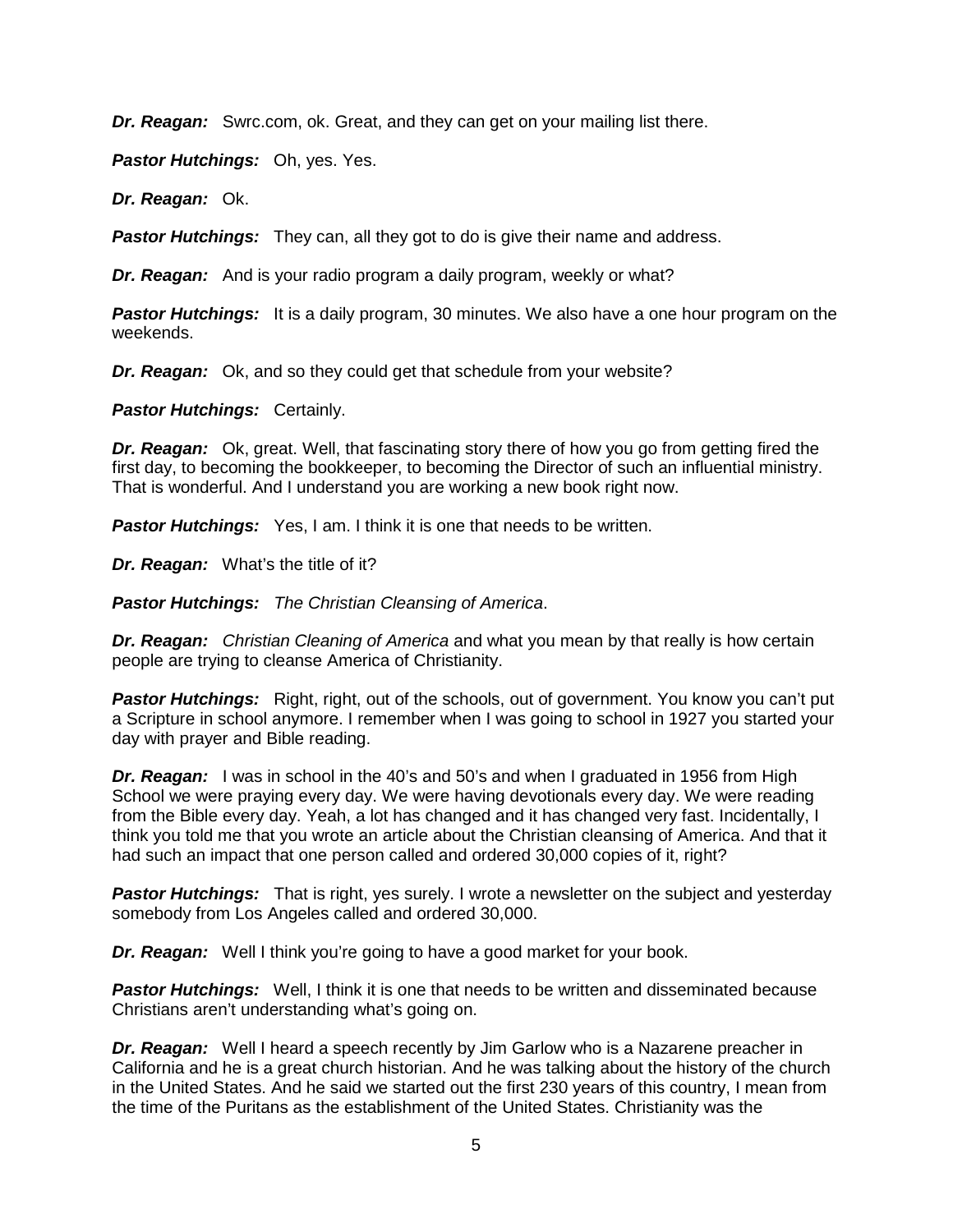establishment. And then over the years we went from the establishment until he said in 2008 we became a persecuted minority. He says that's where true Bible believing Christians are today, we are a persecuted minority.

**Pastor Hutchings:** Yes, I think Dr. Franklin Graham recently stated that Christians are in danger in the coming decade.

*Dr. Reagan:* Yes, yes, more and more persecution, more and more persecution.

*Pastor Hutchings:* All over the world.

**Dr. Reagan:** All over the world and even in this country. The idea of wearing a cross around your neck, well you can't do that; you can't do this on the job here. And you can't post the Ten Commandments in the classroom. You can't, it just goes on and on and on. And it is becoming more and more severe as people are persecuted for their faith.

*Pastor Hutchings:* Seems like every week something new comes up.

**Dr. Reagan:** You know it reminded me of a case recently in New Mexico where a lesbian couple went to a photographer and said, "We want you to photograph our wedding." And the photographer said, "Well, that would be opposed to my religious convictions." Now there were many other photographers they could have gone to. But they knew this photographer was going to do that because they wanted a court case. And they filed a court case, it went to the Supreme Court of New Mexico and they ruled that the photographer had violated their constitutional rights. And the photographer had to pay a large fine even though it violated the photographer's religious beliefs.

**Pastor Hutchings:** That is absolutely true. One of the chapters in my book will be on the judicial system, the judge, Supreme Court, and the Federal judge system. Decision after decision is anti-Christian.

*Dr. Reagan:* Ok, let's take a pause. We'll come back and talk about your great book.

#### **Part 3**

*Nathan Jones:* Welcome back to Christ in Prophecy and our interview with Noah Hutchings about the signs of the times that point to the soon return of Jesus.

**Dr. Reagan:** Noah you have just written a fabulous book. It's called, it's this book here called, *40 Irrefutable Signs of the Last Generation*. And I mean it is great. I just love it. It's to the point. It has beautiful illustrations all the way through it. I compliment you on it, it's a great job. Why did you name it that title? How did you come up with that title?

**Pastor Hutchings:** Well one reason I wrote on that subject with that title you know people still don't relate to the Bible and prophecy, many Christians don't. And Peter wrote I believe in the  $2^{nd}$  epistle that in the last days there will come scoffers saying, "Where is promise of His coming?" In spite of all the signs in the world the end is near, the last generation, they would still say, "Where's the promise of His coming?" So I thought I'm going to write some signs that no one can dispute, irrefutable signs of the Second Coming. And then I said well how many am I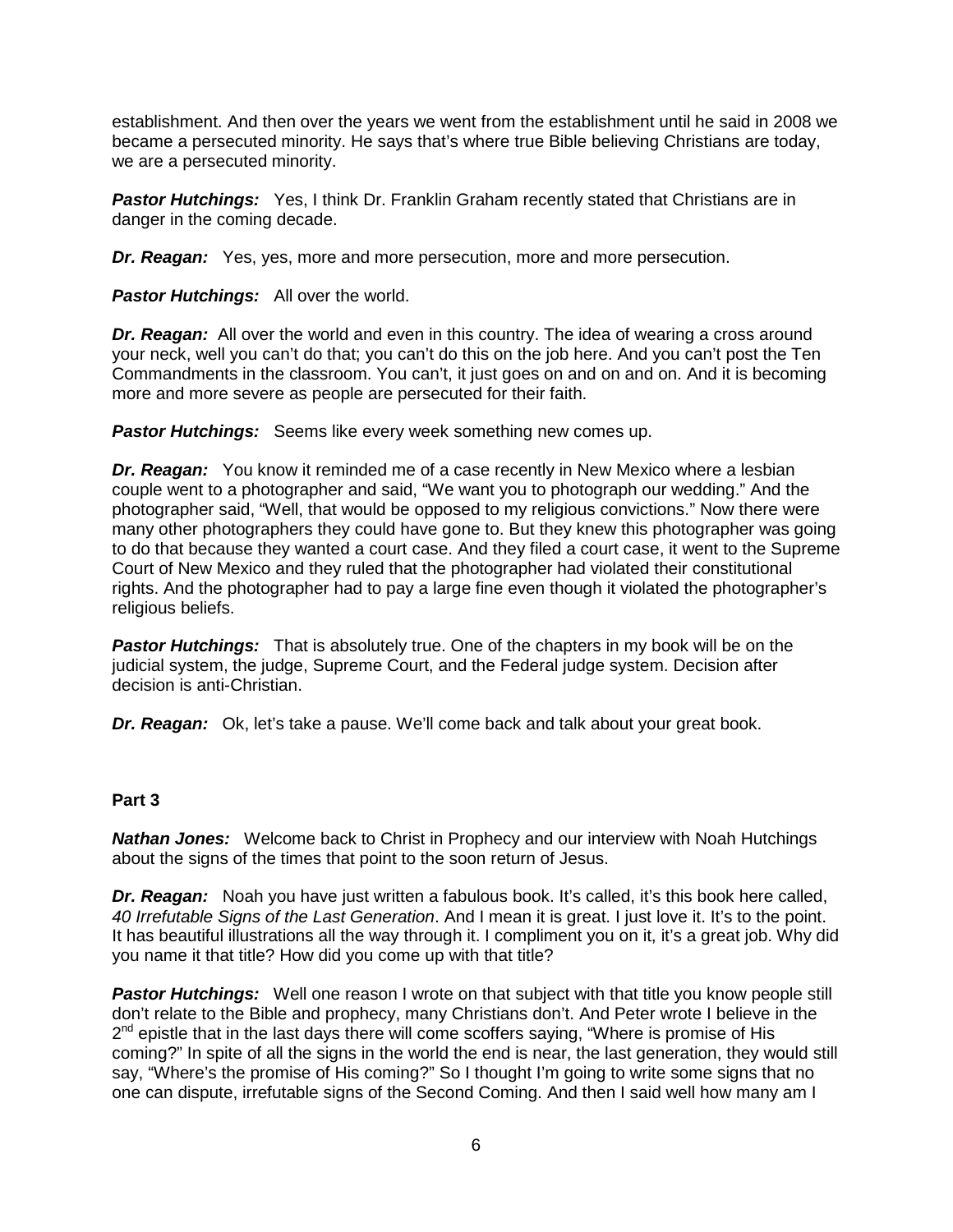going to deal with? And I thought 40 would be a good number because 40 is the number of probationary judgments.

*Dr. Reagan:* That's right.

**Pastor Hutchings:** 40 days and Nineveh is going to be destroyed. And you trace that there are multiples of four you know?

*Dr. Reagan:* Well you know I think that one of the reasons when I saw this book advertised that I wanted to get it immediately because several years ago I spoke at a Stealing the Mind Conference and they asked me to speak on the topic 50 Reasons Why we are Living in the End Times. And we put out a video by that name, *50 Reasons Why we are Living in the End Times.* So when I saw this *40 Irrefutable Signs*, I thought I've got to get that and compare it to mine and see how it all came out. But you're so right when you talk about 2 Peter being fulfilled in our day and time with people scoffing. But you see the thing that breaks my heart is that when I used to read that I thought, "Well that means unbelievers." But the Church today is full of people scoffing. Pastors who say, ah you know that is a bunch of nonsense, I'm not going to talk about Bible prophecy. And here we are with Jesus at the very gates of Heaven ready to return.

**Pastor Hutchings:** Brother Reagan, you raised an important point there. I don't think there is one church in a hundred now that ever mentions the subject of prophecy, or the times that we are living in, or that Jesus could come back in our lifetime.

*Dr. Reagan:* Oh, boy, oh, boy.

**Pastor Hutchings:** But it's a subject that's neglected.

*Dr. Reagan:* It certainly is. Well you know you're book is divided into three parts. Part one talks about 24 signs in the secular world. The second part talks about 12 signs related to Israel. And the third part is entitled, terminal apostasies. Now let's talk about the first part first. You talk about 24 signs in the secular world. What would be some of those? Now you don't have to name all 24 but just give us an example of a few.

**Pastor Hutchings:** Well of course there is the increase of knowledge.

*Dr. Reagan:* Exponential

*Nathan Jones:* Daniel 12:4.

*Pastor Hutchings:* Daniel said that in the last days that many would run to and fro and knowledge would be increased. Without the increase of knowledge there wouldn't be a television set. You and I would not be sitting here. There wouldn't be a radio.

*Dr. Reagan:* Satellites.

*Pastor Hutchings:* There would not be automobiles. There would not be airplanes. There would not be atomic weapons. So that is one of the most important prophecies in the Bible. In the  $12<sup>th</sup>$  chapter of Daniel, "That in the end of the age knowledge would increase. And many would run to and fro."

*Dr. Reagan:* Nathan has been doing a lot of work on that recently, haven't you Nathan?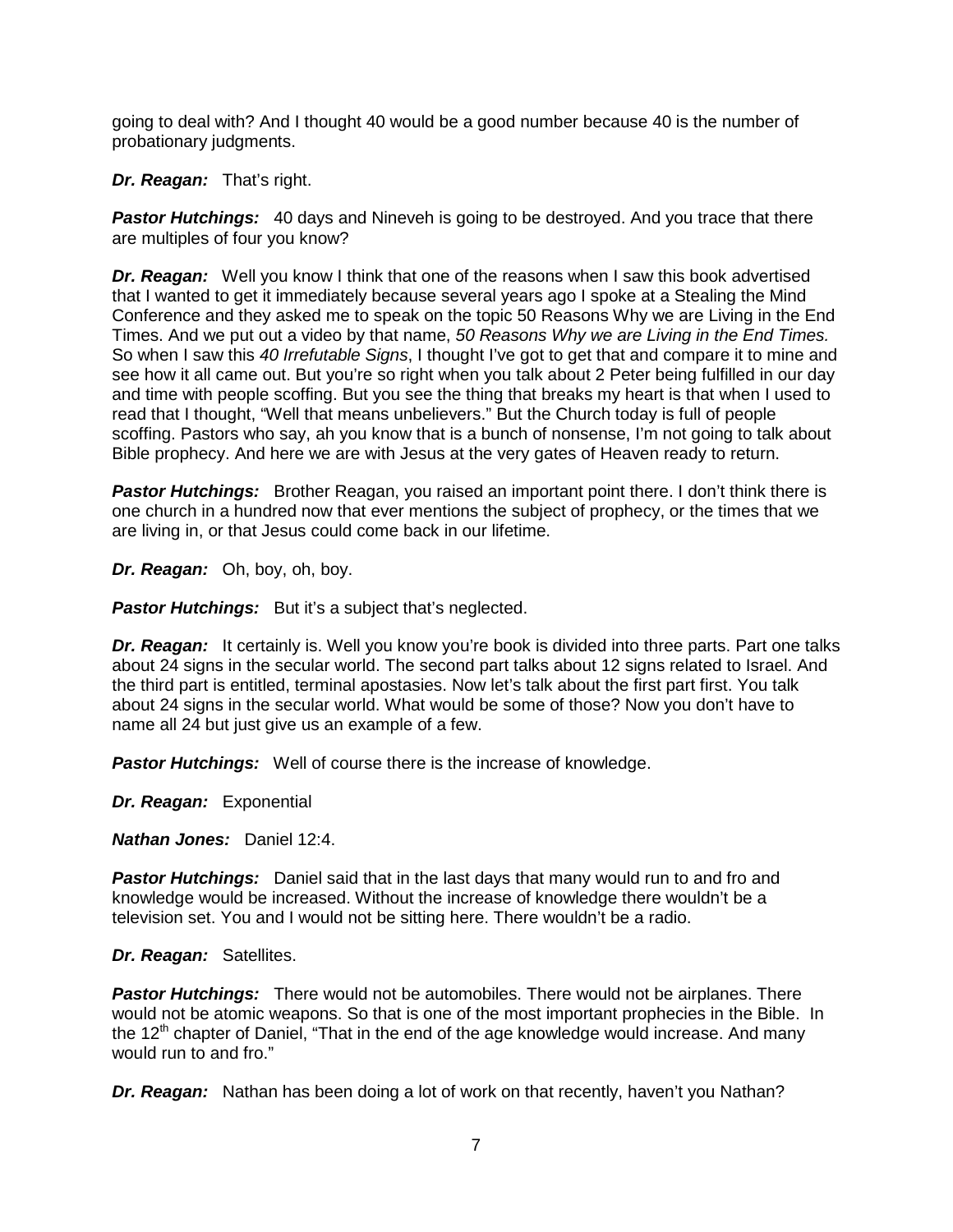*Nathan Jones:* Signs of the times, yes I will be talking about it at our conference this year in June that the signs of technology are proving that we are in the last days because the technology we have today, make like you said earlier those judgments during the Tribulation possible.

*Dr. Reagan:* What would be another one of those secular signs?

**Pastor Hutchings:** Of course in national signs of course Israel has been in all the world and back in their land. And there are wars and rumors of wars. Jesus said there would be pestilences in the last days. You say well don't we have all these medical advances for flu, and pneumonia, and all these other disease that we get. Well that is true. But still we have the greatest plague the world has ever known, AIDS. I think that something like 40 million people have already died of AIDS. Now if that had been small pox or some other disease it would be something terrible. But they cover it because it is a protected disease. And I think that is one of the signs in the last days.

*Dr. Reagan:* Well you also, part 2 of your book your focus on 12 signs that relate to Israel. You must believe that Israel is a very, very important thing to have a whole section just devoted to it.

**Pastor Hutchings:** Oh, yes, actually I wrote a book about 25 Messianic signs in Israel.

*Nathan Jones:* There is a number theme going on.

**Pastor Hutchings:** But I deal with 12 of them, the major signs in this book.

### *Dr. Reagan:* Yes.

**Pastor Hutchings:** There are so many of them; that they would be scattered into all the world, come back from all nations. The land would blossom and bud and fill the whole world with fruit. That is literally happening.

*Dr. Reagan:* And their language being revived.

**Pastor Hutchings:** Their language being revived, they are speaking Hebrew again. And they sure haven't come to the knowledge of the truth yet that they might be saved.

*Dr. Reagan:* Yeah.

**Pastor Hutchings:** And there are at least 25 major signs I deal with 12 of the major ones in this book.

*Dr. Reagan:* Wow, and then your third section has to do with terminal apostasies, now what in the world is that all about?

**Pastor Hutchings:** Well you know you read in Scriptures in certain places where a nation or a people has gone so far, it says God gave them up to a reprobate mind, or turned His face from them; like He did Israel. I think a nation or people can go so far, that God turns His face from them and brings judgment. And in that section I deal with things that we are doing here in the United States. For example we are teaching children in school that the earth has evolved, and everything evolved and that disputes the Scriptures that God is the Creator.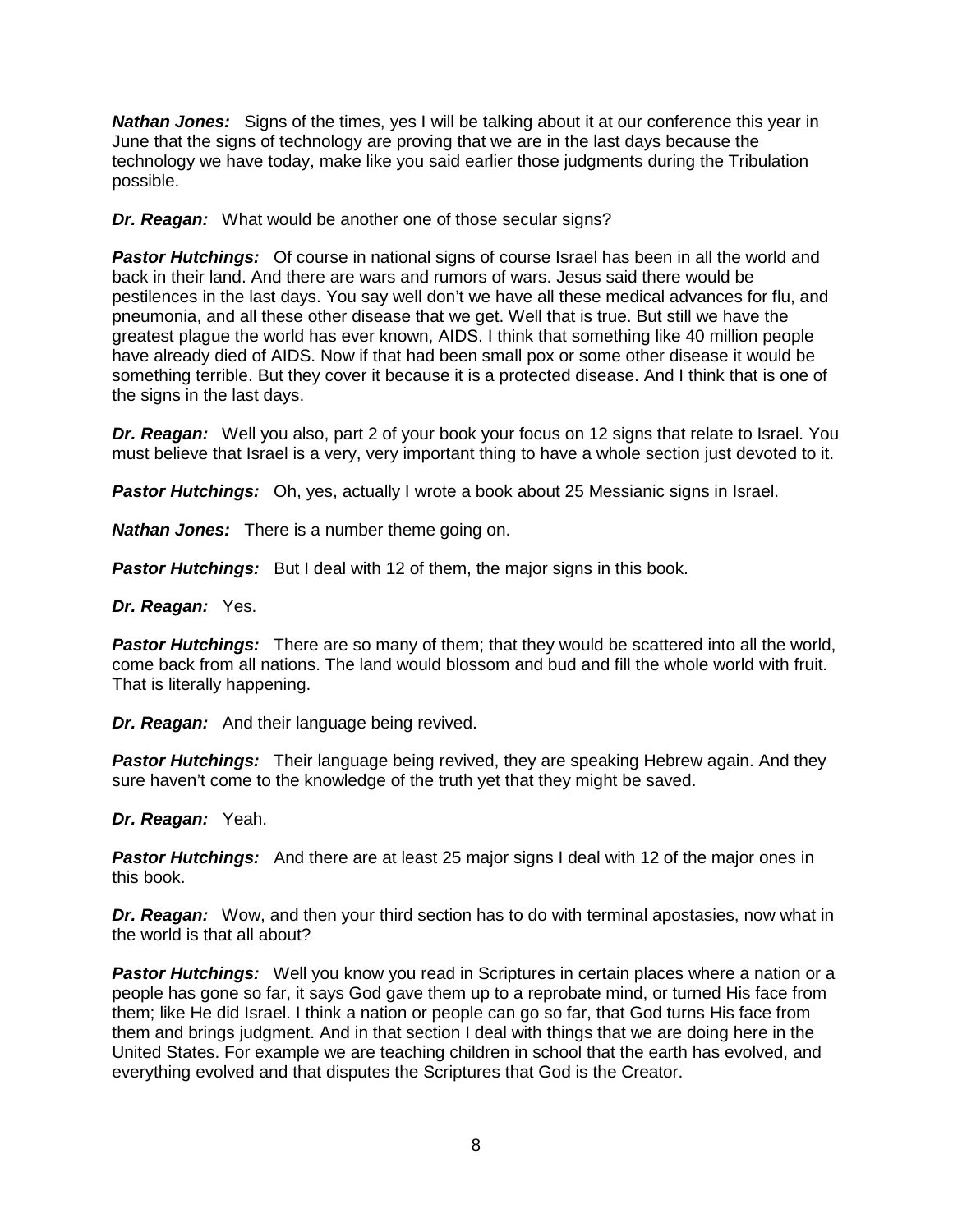*Dr. Reagan:* And we're not even allowed to give an alternative viewpoint.

**Pastor Hutchings:** Yeah, and Jesus said if you do this to one of these little children, if you harm one of these little children that is the worst thing that you can do. And we are doing the same thing. And you have abortion. I was reading in the paper this last week a special report that there is one organization; I won't mention it has counted for 333,000 abortions this last year.

*Dr. Reagan:* Well I will mention it, Planned Parenthood.

*Nathan Jones:* And they are very proud of it too.

*Dr. Reagan:* Yeah, they were bragging about the fact they performed more abortions than ever before.

**Pastor Hutchings:** I think it should be called Planned Non-Parenthood.

*Nathan Jones:* Yeah.

*Dr. Reagan:* That's a good point, yes.

**Pastor Hutchings:** So, and there are many other things that we are doing there, in this country even, that I think that God will not tolerate.

*Dr. Reagan:* For example our toleration and even promotion of homosexuality, and same-sex marriage.

*Pastor Hutchings:* That is certainly true.

*Dr. Reagan:* And that is one of the signs that Paul gives in the book of Romans of a nation that is about to collapse as a nation that tolerates that sort of stuff.

**Pastor Hutchings:** And over and over in the Scriptures, Sodom was given as an example, you don't do this.

*Dr. Reagan:* Yes, yes.

**Pastor Hutchings:** Or what happened to Sodom will happen to you. In Romans 1 Paul says, "That in a nation that does this is worthy of death."

*Dr. Reagan:* Ok, so we have the secular signs. We've got the signs of Israel. And then we've got the four signs that you call terminal apostasies that really beg for the judgment of God to come upon a nation.

**Pastor Hutchings:** And regretfully, we are involved in all four here in this country.

**Dr. Reagan:** Well you know that reminds me of a sign that you mentioned in there and that is the sign of Noah. You're Noah, sign of Noah, that in the end times society will become as immoral and as violent as it was in the days of Noah.

*Pastor Hutchings:* Yes, you know our newspapers, TV and radio are full of everyone, everyday being killed and all that's happening.